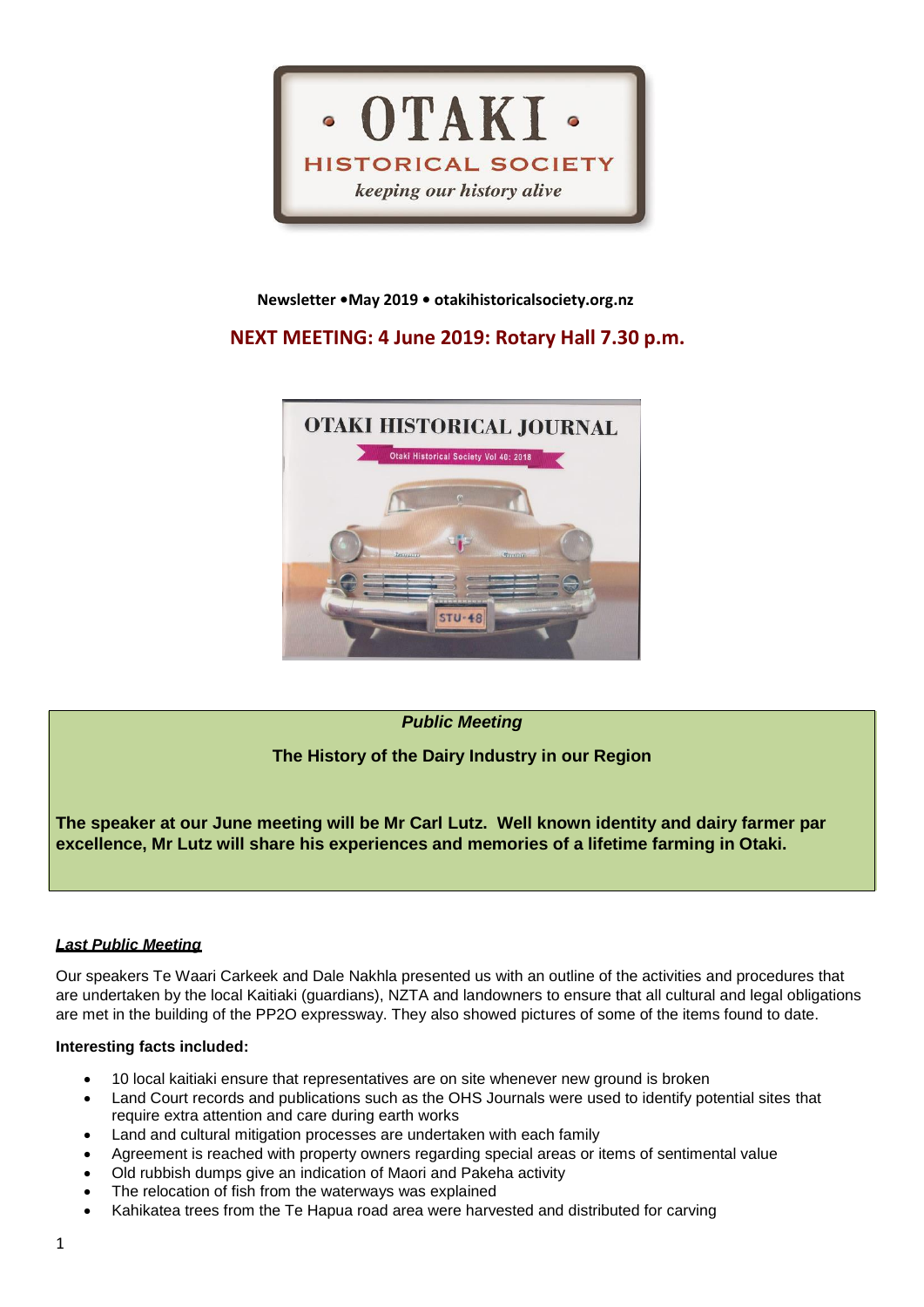- Large middens found in the vicinity of Marycrest reflected the pattern of Maori settlement in this area
- Two adzes and obsidian flakes which were used for knives were found at Marycrest
- An area of the Ngakaroro block which was landlocked has been unlocked by the construction of the expressway

### *From OHS Journal Vol 2 1979*

Below is a copy of the last page of an interesting article regarding the effect of the depression on the Otaki area. Featured is the Te Horo camp where men spent their days picking up stones. (Apologies for the quality of the print.)

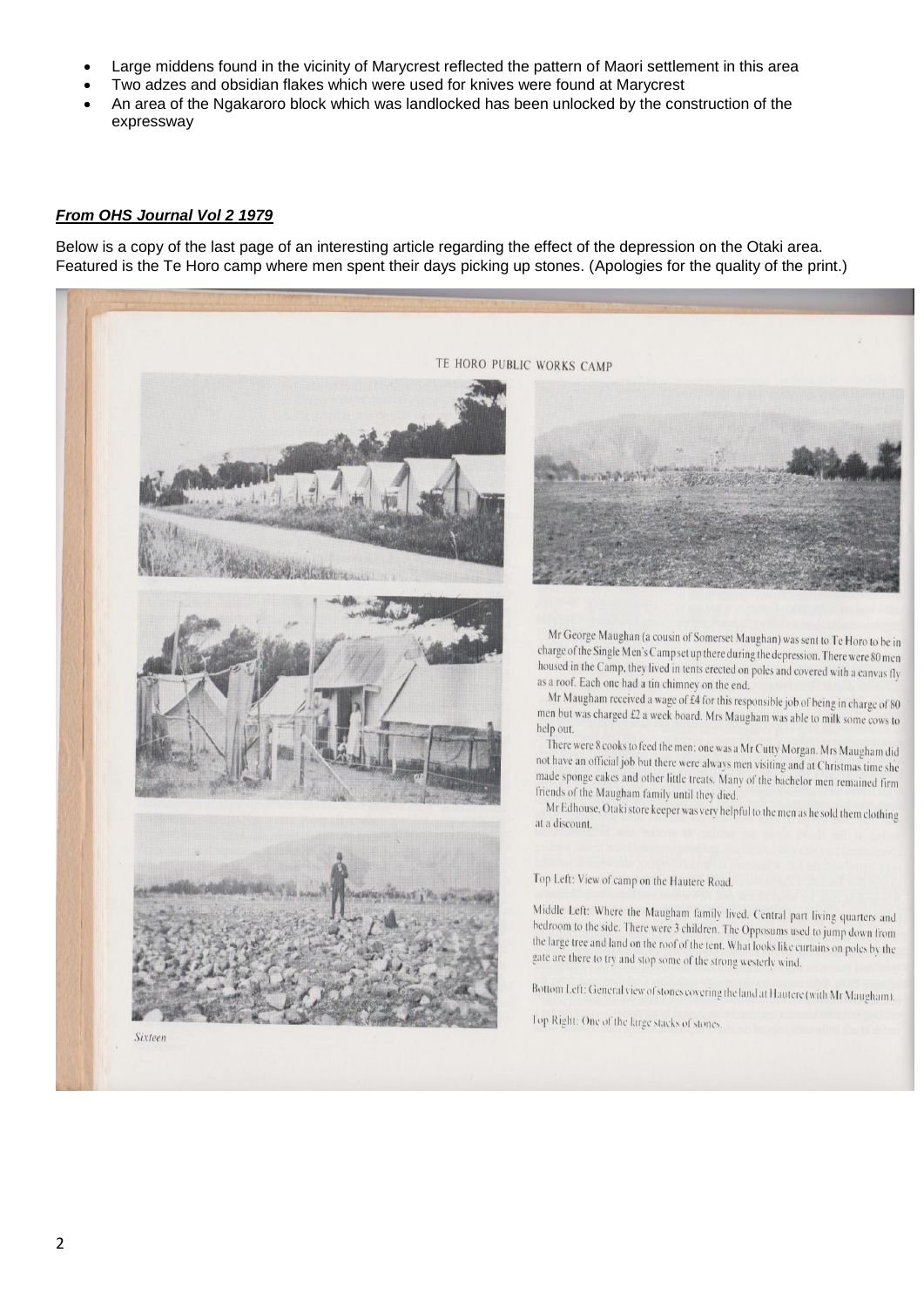## *Other Updates*

## *Museum*

- 18 May: BNZ Exhibition closes.
- 25 May–8 June: Museum hired for an exhibition of paintings by Lee Robinson.
- 1 July: Centennial of RSA in Otaki exhibition opens.

## *Radio Interviews*

These continue on Coast Access Radio and Beach FM. Undertaken by committee members Annie Bythell and Sarah Maclean, these sessions are varied and always interesting. Make sure you tune in or catch up on the Coast Access session via their website. The Beach FM sessions are at lunchtime on the last Thursday of the month.

### **2019 Journal**

Work is underway for this year's journal and a number of articles have been submitted. However, we welcome any and all contributions from members, family or friends. If you would like help in putting your memories or ideas into an article for the journal please contact our Editor, Sarah Maclean at [otakihistoricalsociety@yahoo.com](mailto:otakihistoricalsociety@yahoo.com) or [otakihistoricalsociety@gmail.com,](mailto:otakihistoricalsociety@gmail.com) or speak to any of our committee members.

#### **2018 Journal**

The journal has been very well received and sales to date have been strong.

### *Previous Journals*

The society has past journals available for sale at varying prices (from \$5). Please contact us to confirm the availability and cost of any of these journals you are interested in.

**Note:** Digitised copies of out of print journals and/or articles from any of our journals can be purchased from the society. Contact us for costs and further details.



### *OHS Website and Index*

The updated 1978 -**2018** index is now available on the website. [www.otakihistoricalsociety.org.nz](http://www.otakihistoricalsociety.org.nz/) The index is a valuable tool for researchers and members seeking information relating to the content of our 40 journals. Use the index to see if your interests (or family) are mentioned. If you find relevant information, refer to your journals or contact the Society to obtain past issues or digitised articles or journals.

The website also has many photographs and a very interesting timeline of Otaki's history for your viewing.

Journals and photographs can be purchased through the website and you can also join the society or renew your subscription. Submission forms for journals, subscriptions, queries are available.

### *OHS Facebook Page*

See our page for meeting information, photographs and other updates.

### *Correspondence*

Correspondence numbers continue to be steady and include requests for information, photographs and journals as well as business as usual.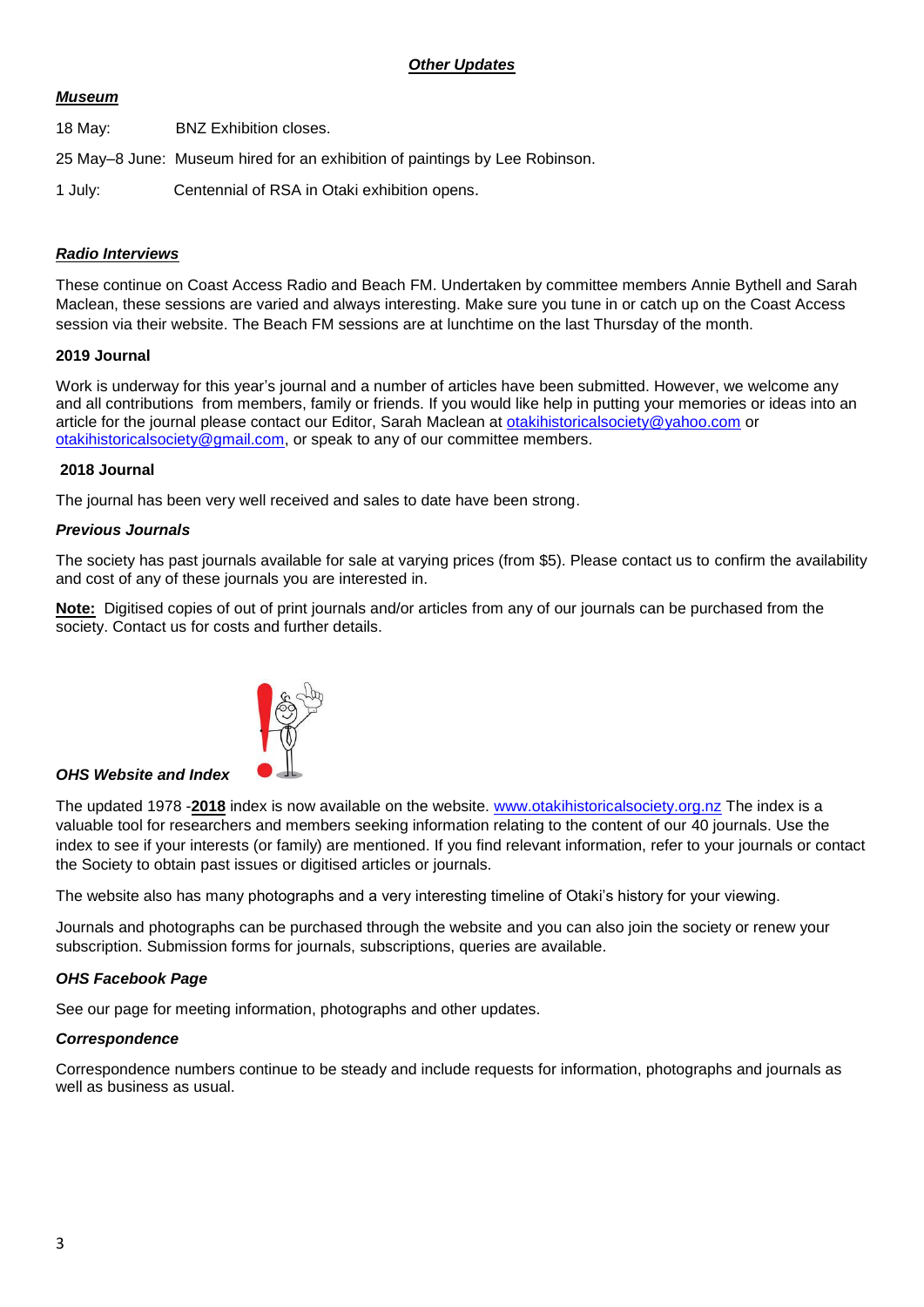# *Upcoming Events*



# *Public Meetings*

June 4<sup>th</sup> 2019: Public Meeting. Guest speaker, Mr Carl Lutz. August 6<sup>th</sup> 2019: Public Meeting and AGM.

|      | Snippets from the Press June - July                                                                                                                                                                                                                                                                                                                                                                                                          | <b>Courtesy Papers Past et al</b>                                                                                                                                  |
|------|----------------------------------------------------------------------------------------------------------------------------------------------------------------------------------------------------------------------------------------------------------------------------------------------------------------------------------------------------------------------------------------------------------------------------------------------|--------------------------------------------------------------------------------------------------------------------------------------------------------------------|
| 1929 | Ceremony held to mark reopening of Otaki Hospital.<br>Follow link to see an amusing account of proceedings!<br>https://paperspast.natlib.govt.nz/newspapers/AS19290613.2.27?quer<br>y=otaki%20hospital&start_date=13-06-1929&end_date=13-06-<br>1929&snippet=true&title=AS                                                                                                                                                                   |                                                                                                                                                                    |
| 1929 | Mrs F Bills, a well known and highly respected resident of Otaki passed<br>away in a Wellington private hospital.<br>See the interesting obituary:<br>https://paperspast.natlib.govt.nz/newspapers/HC19290713.2.7?query<br>=bills&start date=13-07-1929&end date=13-07-<br>1929&snippet=true&title=HC,EP                                                                                                                                     | The Store of The Peop<br>thank all thos<br>people who have<br>hown their confidence in<br>is during the past twelve<br>months<br>his New Year and<br>e Able to Ser |
| 1945 | The Rahui Dairy Factory is recorded as having the most up-to-date milk<br>receiving and balancing station in NZ. 4200 bottles per hour are<br>pasteurised and bottled. See article re the Wellington City milk supply<br>capacity:<br>https://paperspast.natlib.govt.nz/newspapers/EP19450618.2.89?quer<br>y=city%20milk&start_date=18-06-1945&end_date=18-06-<br>1945&snippet=true&title=HC,EP                                              | MILK DEPARTMENT                                                                                                                                                    |
| 1929 | The death of another longtime resident, Mrs Matilda Dodds is<br>reported. Mrs Dodds was accidentally knocked over by a cyclist.<br>See obituary:<br>https://paperspast.natlib.govt.nz/newspapers/HC19290613.2.17?quer<br>y=dodds&start date=13-06-1929&end date=13-06-<br>1929&snippet=true&title=HC,EP                                                                                                                                      |                                                                                                                                                                    |
| 1929 | The need for a new ambulance to serve Otaki is stressed in an article in<br>June 1929. 'I think any tradesman would be ashamed to use the<br>present ambulance at Otaki as a delivery van' commented the<br>chairman of the Hospital Board. (It has a 1912 chassis!)<br>See article:<br>https://paperspast.natlib.govt.nz/newspapers/HC19290624.2.26?quer<br>y=ambulance&start_date=24-06-1929&end_date=25-06-<br>1929&snippet=true&title=HC | WELLINGTON HAR<br><b>MBULANC</b><br>Ambulance used during 1918 Flu Epidemic                                                                                        |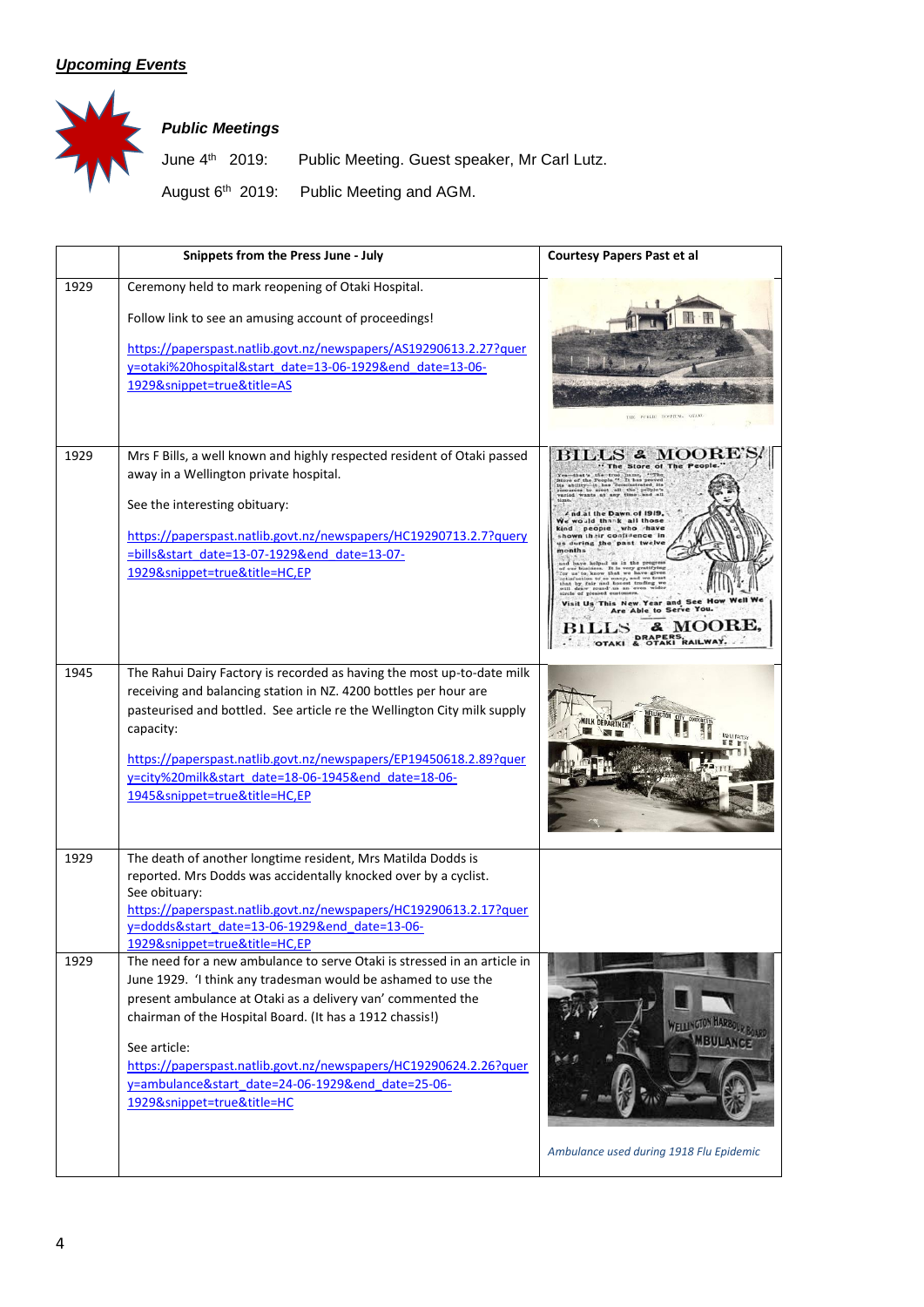| 1929 | Strong earthquake felt in the district. It was reported that 'some of the<br>excitable screamed', articles fell from shelves, and telephone lines<br>were out. A large crack appeared in the main portion of the Post<br>Office. |                                                                 |  |
|------|----------------------------------------------------------------------------------------------------------------------------------------------------------------------------------------------------------------------------------|-----------------------------------------------------------------|--|
|      | See articles below for report of this and other news items of the day:                                                                                                                                                           |                                                                 |  |
|      | https://paperspast.natlib.govt.nz/newspapers/MS19290619.2.23?quer<br>y=down%20the%20line&start date=19-06-1929&end date=19-06-<br>1929&snippet=true&title=AS,MS                                                                  |                                                                 |  |
|      | https://paperspast.natlib.govt.nz/newspapers/MS19290619.2.62?quer<br>y=down%20the%20line&start_date=19-06-1929&end_date=19-06-<br>1929&snippet=true&title=AS,MS                                                                  | Westport Post Office following the 1929<br>Murchison earthquake |  |
| 1929 | 5.68 inches of rain fell in Otaki during June. Rain fell on 20<br>days.                                                                                                                                                          |                                                                 |  |
|      | Vital statistics for June: Births 4, deaths 3, marriage 1                                                                                                                                                                        |                                                                 |  |
|      | A young lady motorist collided with a telegraph post at the<br>Bank of Australasia corner. Only slight damage resulted.                                                                                                          |                                                                 |  |

### **Reminder**

The Society warmly welcomes:

- Ideas and articles for future journals.
- Photographs, manuscripts, and documents etc. relating to the history of Otaki and its surrounds.
- New members.

Contact us at: [otakihistoricalsociety@yahoo.com](mailto:otakihistoricalsociety@yahoo.com)



**Otaki Museum The Shed Beauty Therapy Chairs Hair Design Watsons Gardens Ltd Telegraph Hotel Kapiti Coast District Libraries Riverstone Café Penray Gardens Agar Fenwick Limited Otaki Commercial Park Concrete Doctors First National Real Estate Otaki**

 *We acknowledge our advertisers and encourage members to support these local businesses.*

### **Email address reminder:**

The society now has two email addresses: [otakihistoricalsociety@yahoo.com](mailto:otakihistoricalsociety@yahoo.com) and [otakihistoricalsociety@gmail.com](mailto:otakihistoricalsociety@gmail.com)

Use either of these addresses, the postal address: Otaki Historical Society, PO Box 50, Otaki 5542, or the contact link on the website: [www.otakihistoricalsociety.org.nz](http://www.otakihistoricalsociety.org.nz/) to contact the society on any subject.